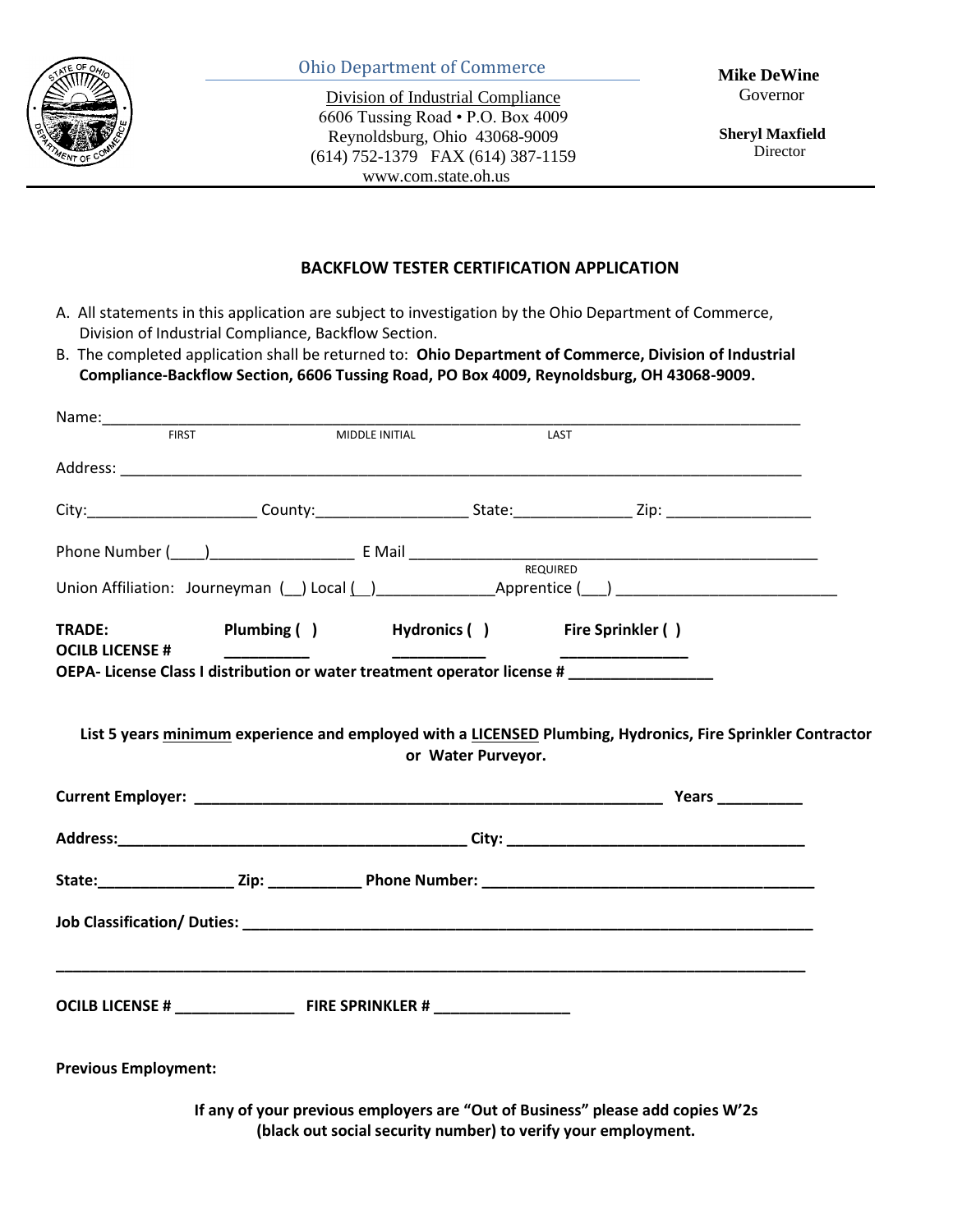| <b>Company Name</b>                                            |                                            | Years                                                                                                                                                               | <b>Phone Number</b>                                                                                                                                                                                               |
|----------------------------------------------------------------|--------------------------------------------|---------------------------------------------------------------------------------------------------------------------------------------------------------------------|-------------------------------------------------------------------------------------------------------------------------------------------------------------------------------------------------------------------|
|                                                                |                                            |                                                                                                                                                                     |                                                                                                                                                                                                                   |
| ADDRESS: ADDRESS:                                              |                                            |                                                                                                                                                                     |                                                                                                                                                                                                                   |
| <b>Company Name</b>                                            |                                            | Years                                                                                                                                                               | <b>Phone Number</b>                                                                                                                                                                                               |
|                                                                |                                            |                                                                                                                                                                     |                                                                                                                                                                                                                   |
|                                                                |                                            |                                                                                                                                                                     |                                                                                                                                                                                                                   |
|                                                                |                                            | More information can be added to back of this page.                                                                                                                 |                                                                                                                                                                                                                   |
|                                                                |                                            | The applicant shall submit payment of One Hundred Dollars (\$100.00) NON-REFUNDABLE<br>for the application and examination fee payable to: Treasurer State of Ohio. |                                                                                                                                                                                                                   |
|                                                                |                                            | application in accordance with this rule.                                                                                                                           | In Pursuant to ORC 4101:16-3-03: the approval to take the examination shall be effective or ONE YEAR. An<br>applicant who fails to take the examination within ONE YEAR from the date approved shall submit a NEW |
|                                                                |                                            |                                                                                                                                                                     |                                                                                                                                                                                                                   |
|                                                                |                                            | <b>Office Use Only</b>                                                                                                                                              |                                                                                                                                                                                                                   |
| Application & Examination Fee paid Check #_                    |                                            | Date:                                                                                                                                                               |                                                                                                                                                                                                                   |
|                                                                |                                            |                                                                                                                                                                     |                                                                                                                                                                                                                   |
| APPROVED ( )                                                   | <b>ADDITIONAL INFORMATION REQUESTED ()</b> |                                                                                                                                                                     | DENIED ()                                                                                                                                                                                                         |
|                                                                |                                            |                                                                                                                                                                     |                                                                                                                                                                                                                   |
|                                                                |                                            |                                                                                                                                                                     |                                                                                                                                                                                                                   |
|                                                                |                                            |                                                                                                                                                                     |                                                                                                                                                                                                                   |
|                                                                |                                            |                                                                                                                                                                     |                                                                                                                                                                                                                   |
| FINANCIAL INSTITUTIONS<br>REAL ESTATE & PROFESSIONAL LICENSING | INDUSTRIAL COMPLIANCE<br><b>SECURITIES</b> | <b>LABOR &amp; WORKER SAFETY</b><br><b>STATE FIRE MARSHAL</b><br>"An Equal Opportunity Employer and Service Provider"                                               | <b>LIQUOR CONTROL</b><br><b>UNCLAIMED FUNDS</b>                                                                                                                                                                   |